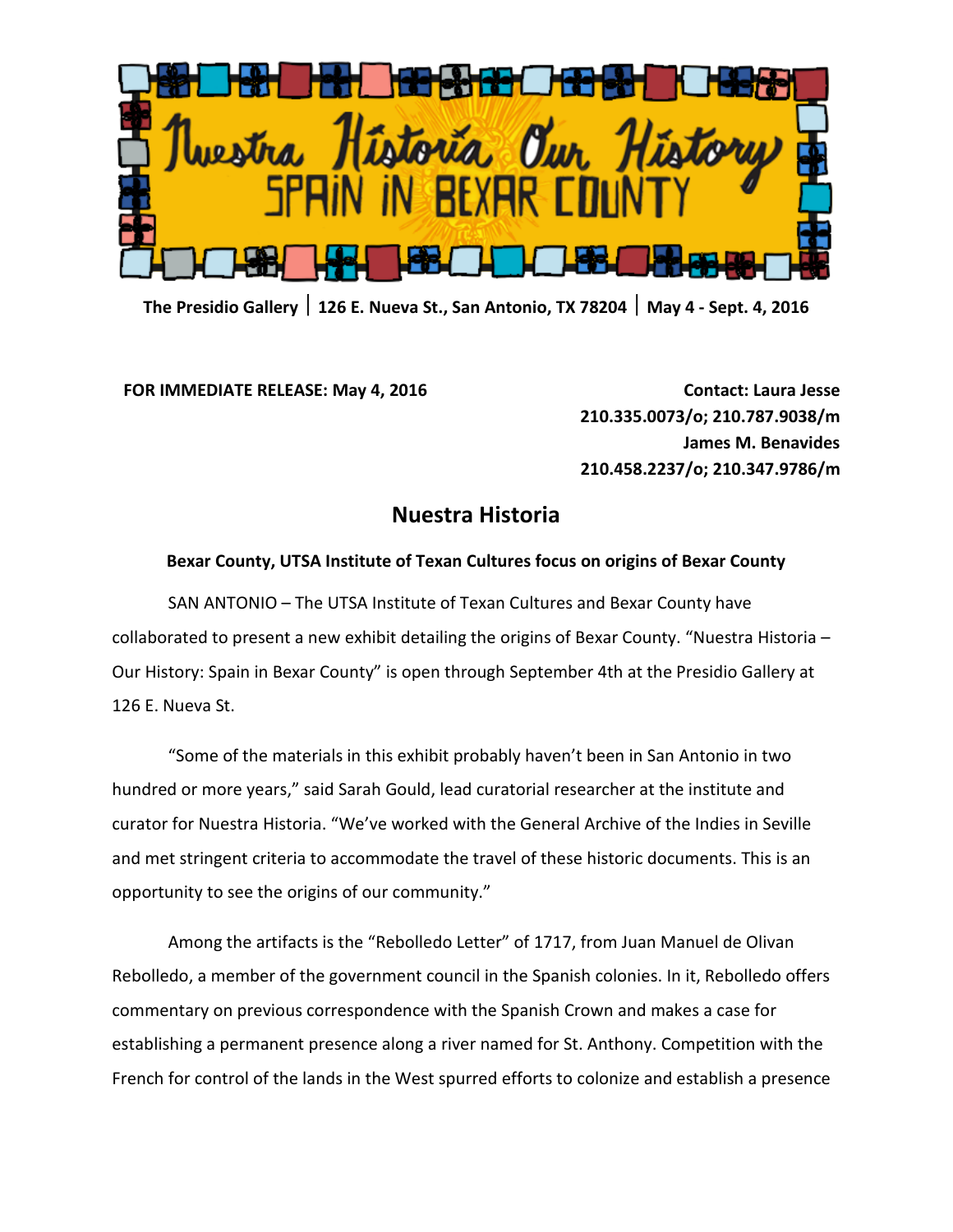in the Spanish Mexican territory of Tejas y Coahuila. The missions, villages and presidios helped that venture succeed.

"There were various expeditions along the Camino Real and other avenues, and these expeditions always had a cartographer," Gould noted. "We have beautifully drawn maps and presidio plans, including four drawings from the 1721 Aguayo expedition of La Bahia and East Texas."

While many of the documents are penned in classical Spanish calligraphy, a computer room with electronic versions of the documents will be available for reading and research. Additionally, a selection of artifacts will accompany the documents, placing them in a historical context. As part of the Missions system, many items are from the Catholic faith, including a priest's vestments, accoutrements for the celebration of the Catholic Mass, and a monstrance for the display of the consecrated Sacrament.

"The artifacts we have collected to display will help visitors understand the Spanish colonial influence and melding of cultures with the indigenous peoples the explorers found here," said County Judge Nelson Wolff. "It is the perfect exhibit to celebrate the World Heritage designation of our missions and the upcoming celebration of the 300th anniversary of our founding."

Capturing elements of everyday life, the exhibit includes a De La Garza coin, the only coin Spain ever minted in Texas, and specifically in San Antonio. Other elements show the cultural impact of interactions between Spanish and indigenous peoples, such as arrow heads made of stone before Spanish arrival, and metal after. Pottery reveals San Antonio's role in a vast trade network, with some attributable to Spain and others to the local indigenous peoples.

"We also start seeing the emergence of a blended culture, a culture that incorporates knowledge and goods from both sides of the Atlantic Ocean. This Mestizaje – mixed culture – served as the roots of modern San Antonio life and culture."

The exhibit includes hands-on elements for younger children, who might not understand what the documents mean. Children will have an opportunity to create their own rubric, a